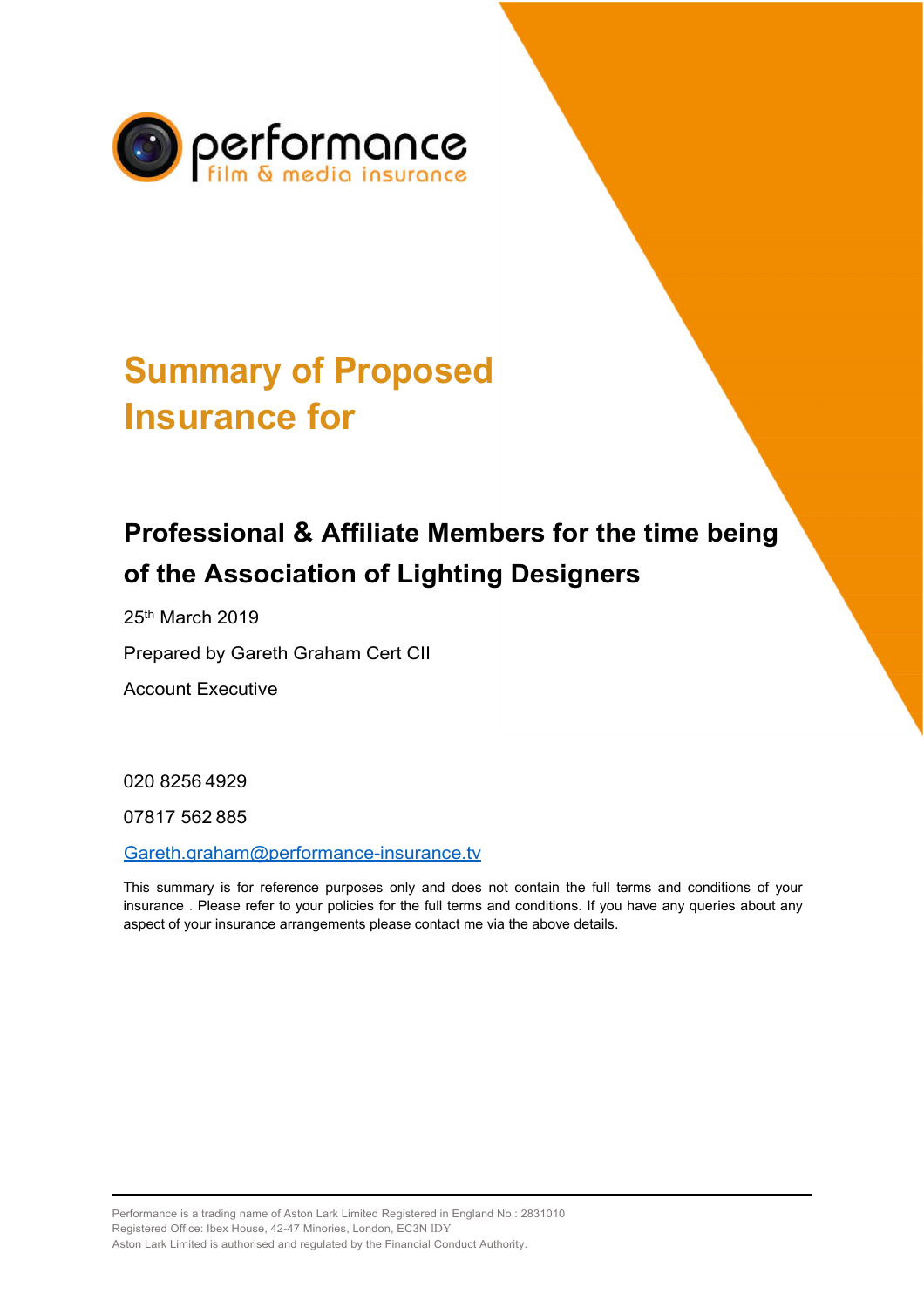

# Your Insurance Summary

### **Introduction**

We would like to thank you for providing the information to enable us to provide you with for the forthcoming period of Insurance.

Please read this document in conjunction with our Terms of Business Agreement (which can be found on our website at [www.astonlark.com/performance\) w](http://www.astonlark.com/performance))hich tells you more about Performance Film & Media, Aston Lark, our service to you and your duty to disclose a fair presentation of information relating to your business as required by the Insurance Act 2015.

Following our review of your insurance arrangements we are in a position to summarise our recommendations on how to structure your Insurance cover. Within this report we will provide you with the following:

- 1. A statement of your demands and needs
- 2. An executive summary of our proposal to you together with our recommendation of covers we feel you should consider that you currently do not have cover for
- 3. Our service to you
- 4. A statement of price and payment options
- 5. A summary of the cover we are recommending to you
- 6. A simple summary of some key insurance terms

In addition to this document I would bring your attention to the following which is attached:

| <b>Schedule of Insurance</b> | This sets out the cover that the quotation is based upon                                                                                                                                                                  |
|------------------------------|---------------------------------------------------------------------------------------------------------------------------------------------------------------------------------------------------------------------------|
| <b>Full Policy Wording</b>   | This provides the complete policy terms, conditions and exceptions. (I have<br>emailed this to you, but please let me know if you would like a hard-copy to be<br>sent to you).                                           |
| <b>Statement of Fact</b>     | This quotation has been based on the information contained in the attached<br>Statement of Fact, which has been used by Aviva Insurance Ltd in setting the<br>premium and deciding on the terms that apply to your cover. |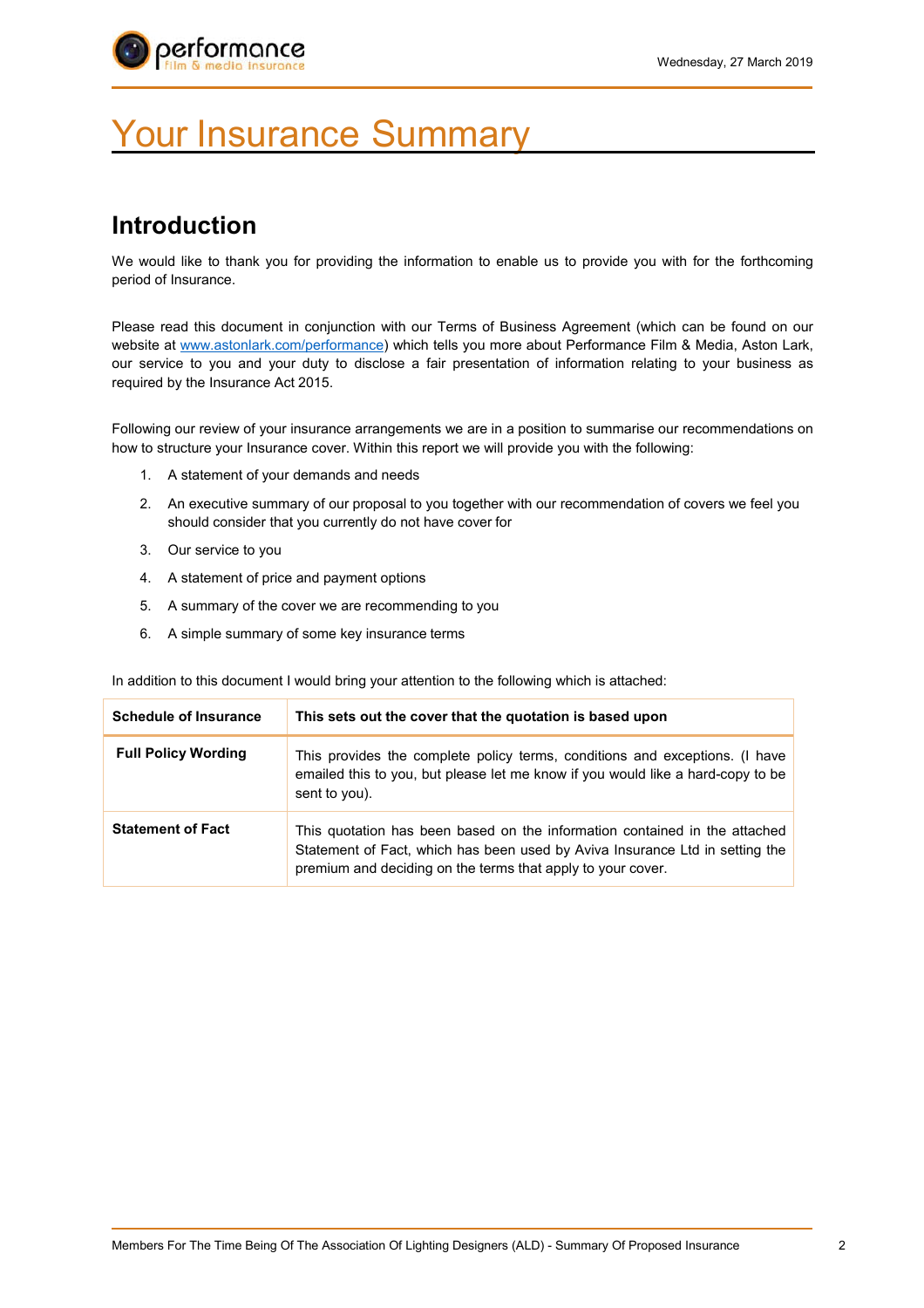

#### **Client Details and General Information**

| <b>Full Client Name</b>     | Professional & Affiliate Members for the time being of the Association of<br><b>Lighting Designers</b>                                                                                                                                                                                                                                                             |
|-----------------------------|--------------------------------------------------------------------------------------------------------------------------------------------------------------------------------------------------------------------------------------------------------------------------------------------------------------------------------------------------------------------|
| <b>Address</b>              | A L D.<br>Po Box 955.<br>Portsmouth.<br>PO <sub>1</sub> 9NF                                                                                                                                                                                                                                                                                                        |
| <b>Business Description</b> | The members occupation as a lighting designer or lighting technician<br>including the design, preparation, installation, maintenance and operation<br>of lighting rigs, video and projection designer &/or technician, the teaching<br>or mentoring of these activities and as a manager or technician in the<br>theatre, entertainment and live event industries. |
| Date Business Established   | 1981                                                                                                                                                                                                                                                                                                                                                               |

You must advise us if your business description is in anyway inaccurate as it may affect your insurer's opinion of the risk your business represents to them

#### **Important notice**

This summary has been prepared for ease of reference and is designed to outline the insurance cover provided in easy understood terms. It does not, therefore, show the full terms, conditions and exceptions of the insurance for which reference must be made to the policy documents, particularly the Policy Wording. Within the Summary of the policy sections below where references are made to pages, these are pages within the Policy Wording.

The policy documents are the only legal evidence of the insurance cover granted and so should be carefully checked to ensure that they meet your requirements.

If there are any points that you believe to be incorrect, or of which you are unsure, please contact us.

#### **Very Important – your duty of disclosure and making a fair presentation**

When entering into an insurance contract you must disclose all material facts and circumstances which ought to be known by you. This is anything which might influence an insurer as to whether to insure you or not, or continue with any insurance that you have, what premium to charge or conditions to impose. This information must be presented to insurers in a clear and structured manner so that the insurer can readily assess it.

You must undertake a reasonable search of your organisation so that the facts disclosed are accurate and complete thereby providing your insurers with a fair presentation of what you do. As well as Senior Management, your search should include, but not be limited to:

- Persons responsible for key functions
- Parties who are beneficiaries of your policies including separate or subsidiary business units
- Third party service providers or customers

It is important to note that entering into an insurance contract includes not only the inception and each renewal of it, but any variations or amendments. Your duty arises each time a policy is varied.

Examples of 'material facts' that need to be disclosed include (but are not limited to):

- any incidents of loss or damage at the premises, or claims or incidents that might give rise to a claim (whether or not any loss, damage or liability is covered by insurance, or whether an insurance claim is made or not)
- whether an insurer has declined a proposal for insurance, cancelled cover, refused to renew a policy etc.
- alterations to the normal form of business that you have told the insurers about, including the use of hazardous procedures or materials (e.g. use of heat or chemicals, etc.)
- construction of the buildings, e.g. use of composite panels which present a higher fire risk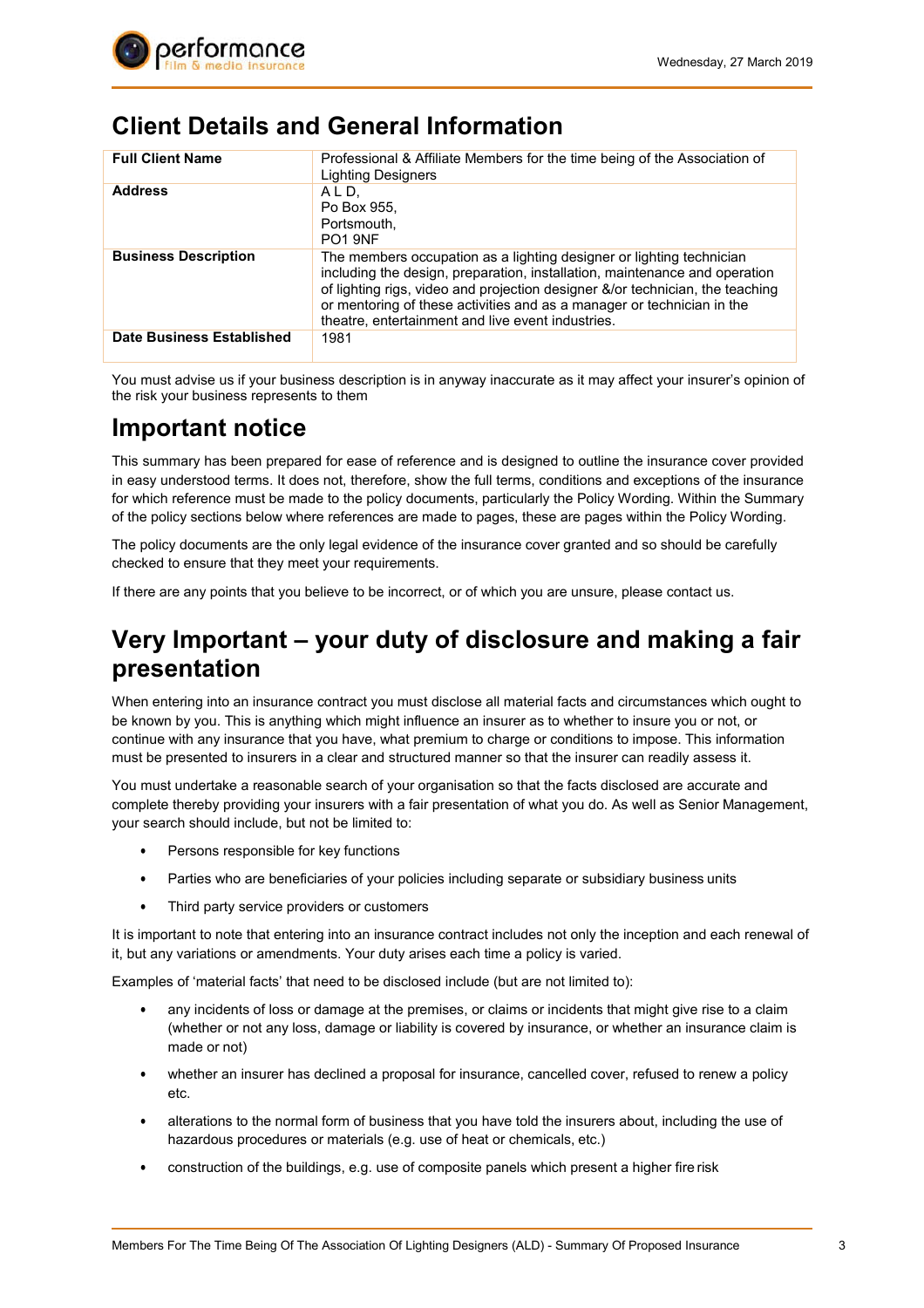

- changes in occupation (if other parties occupy the premises, or part of the premises, this will have an effect on insurer's assessment of the risk)
- changes in security of any premises, or in the existence, type, and operation of alarms and extinguishers
- changes to location (including additional or replacement premises), purchases (equipment or vehicles), acquisitions or new subsidiaries – if these are not disclosed, they won't be covered under thepolicy
- overseas activities (different territories have different rules and propensities for litigation and hence trading overseas may increase the level of risk for insurers)
- new products or activities (the activities you undertake are used to assess the perceived risk presented)
- criminal convictions or disqualification as a director in respect of anyone involved in the business,
- whether any director or partner has been involved in a business that has gone into liquidation / administration, has been dissolved or similar, or if they have personally been bankrupt or been subject to a County Court Judgement or similar
- official notices or warnings from Councils or any other local or statutory authorities

It does not matter that insurers have not asked for any information – you must still disclose it. Ask us for any advice you need as to whether something is material. You must maintain a documented paper-trail (paper or electronic communications) to demonstrate that a reasonable search has been undertaken, including how such responses were verified as being correct

If you do not disclose all material facts the policy can be terminated from inception and the insurer may retain the premium. Other remedies may be available to your insurer depending on the circumstances of the nondisclosure. Please see our guide to the Insurance Act 2015 for further details of what insurers may do. An electronic copy is available on our website.

#### **Statement of Demands and Needs**

**Following our review of your business we have assessed your insurance needs as**

**Public/Products Liability and Professional Indemnity Insurance for the full members of Association of Lighting Designers**

### **Executive Summary of our proposal**

Whilst the report goes on to outline your cover in greater detail, the following are key highlights

| <b>Your Public Liability</b><br><b>Insurances</b> | Public Liability cover with a Limit of Indemnity of £10,000,000<br>➤<br>$\triangleright$ Cover allows members domiciled in the United Kingdom to work<br>anywhere Worldwide. Areas where the United Kingdom Foreign and<br>Commonwealth Office advise against travel to will be excluded unless<br>agreed in writing by Performance.<br>$\triangleright$ Access to a Risk Solutions Helpline which can provide advice on Risk<br>Management, compliance, security and health and safety by phone.<br>This helpline would be available from 9am-5pm on Monday to Friday<br>excluding bank holidays.<br>$\triangleright$ Excludes any claims arising from the use of Drones / UAV's<br>$\triangleright$ Performance to create a designated e-mail address where enquires<br>from any member can be sent to.<br>$\triangleright$ Claims referral criteria<br>- No previous claims in 3 years - acceptable<br>- 1 claim with less than £5,000 paid in 3 years – acceptable<br>- 1 or more claims with a value exceeding £5,000, in 3 years -<br>referral to Performance for sign-off. |
|---------------------------------------------------|-----------------------------------------------------------------------------------------------------------------------------------------------------------------------------------------------------------------------------------------------------------------------------------------------------------------------------------------------------------------------------------------------------------------------------------------------------------------------------------------------------------------------------------------------------------------------------------------------------------------------------------------------------------------------------------------------------------------------------------------------------------------------------------------------------------------------------------------------------------------------------------------------------------------------------------------------------------------------------------------------------------------------------------------------------------------------------------|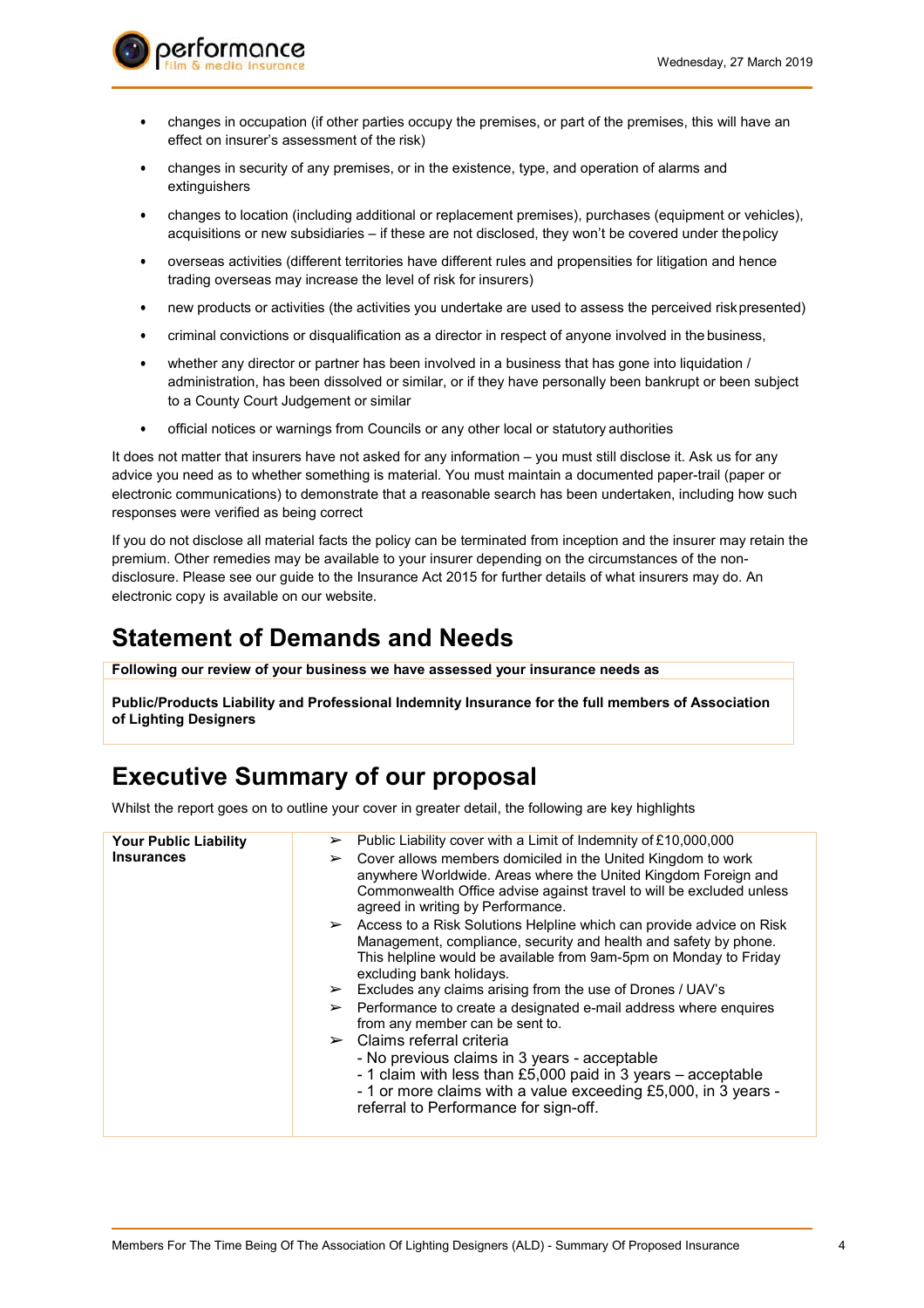

| Your Professional Indemnity | Professional Indemnity cover with a Limit of Indemnity of £1,000,000<br>$\blacktriangleright$                                                                                                                                                                                             |
|-----------------------------|-------------------------------------------------------------------------------------------------------------------------------------------------------------------------------------------------------------------------------------------------------------------------------------------|
| <b>Insurances</b>           | Cover allows members domiciled in the United Kingdom to work anywhere<br>$\blacktriangleright$<br>Worldwide excluding USA/Canada. Areas where the United Kingdom Foreign<br>and Commonwealth Office advise against travel to will be excluded unless<br>agreed in writing by Performance. |
|                             | $\triangleright$ Access to a Risk Solutions Helpline which can provide advice on Risk<br>Management, compliance, security and health and safety by phone. This<br>helpline would be available from 9am-5pm on Monday to Friday excluding<br>bank holidays.                                |
|                             | $\triangleright$ Performance to create a designated e-mail address where enguires from<br>any member can be sent to.                                                                                                                                                                      |
|                             | $\triangleright$ Claims referral criteria<br>- No previous claims in 3 years - acceptable<br>- 1 claim with less than £5,000 paid in 3 years - acceptable                                                                                                                                 |
|                             | 1 or more claims with a value exceeding £5,000, in 3 years - referral to Performance for                                                                                                                                                                                                  |
|                             | sign-off.                                                                                                                                                                                                                                                                                 |

#### **This is subject to**

**Payment Payment of the invoice within the timescale specified.** 

### **Our Service to you**

At Performance, how we service your account is a main priority for us which is why we will work with you to ensure that we get your Insurance programme right, so in the event of a loss we can look to get you back trading as normal as quickly as possible.

| <b>Service</b>                       | <b>What will Performance do</b>                                                                                                                                                                                                                                                                                                                                                                                                                                                                                                                                                                                                                                                                                                                                                                                                                                                                                                                                                                                                                                                                                                                                                                                                             |
|--------------------------------------|---------------------------------------------------------------------------------------------------------------------------------------------------------------------------------------------------------------------------------------------------------------------------------------------------------------------------------------------------------------------------------------------------------------------------------------------------------------------------------------------------------------------------------------------------------------------------------------------------------------------------------------------------------------------------------------------------------------------------------------------------------------------------------------------------------------------------------------------------------------------------------------------------------------------------------------------------------------------------------------------------------------------------------------------------------------------------------------------------------------------------------------------------------------------------------------------------------------------------------------------|
| <b>Your Account Handling</b><br>team | Our service to you will include<br>1. A dedicated account handler (with a direct email and telephone number) who<br>will manage your insurance<br>2. A team of professionals to support your dedicated account handler in their<br>absence<br>3. A full review of your insurances at least once a year prior to renewal<br>4. Face to Face meetings where required<br>5. Day to Day administration of your insurances<br>6. Risk Management advice<br>7. Renewal negotiation with your insurers<br>8. Attending surveys requested by Insurers where required<br>9. Facilitating premium finance (where required)<br>10. Using our network of partners to connect you with other Industry<br>professional when needed and where possible                                                                                                                                                                                                                                                                                                                                                                                                                                                                                                     |
| <b>Claims</b>                        | When you need to claim it is so important you let us know as soon as possible so we<br>can help you. As a client of Performance you have a dedicated claims handler who<br>will be assisted by your account handler to ensure your claim reaches a conclusion as<br>smoothly as possible.<br>Your dedicated claims handler is Cem Akdeniz who can be contacted on 020 3846<br>5275. All policies contain conditions regarding the notification of claims. It is,<br>therefore, important you:<br>Notify us immediately of any event or circumstances which might give rise to a<br>1.<br>claim together with preliminary details. In the case of Theft / Malicious Damage<br>notify the Police who will provide a crime reference number;<br>2. Make no admission of liability and forward any correspondence from a<br>potential claimant to us unanswered.<br>Provide, as soon as possible, such written evidence of the claim as may be<br>3.<br>required;<br>4. If a Writ or Summons is received, this should be sent to us at once<br>unanswered, as any delay could prejudice your Insurers and thus your right to<br>receive indemnity under the policy.<br>Failure to comply with your claims conditions can invalidate your claim. |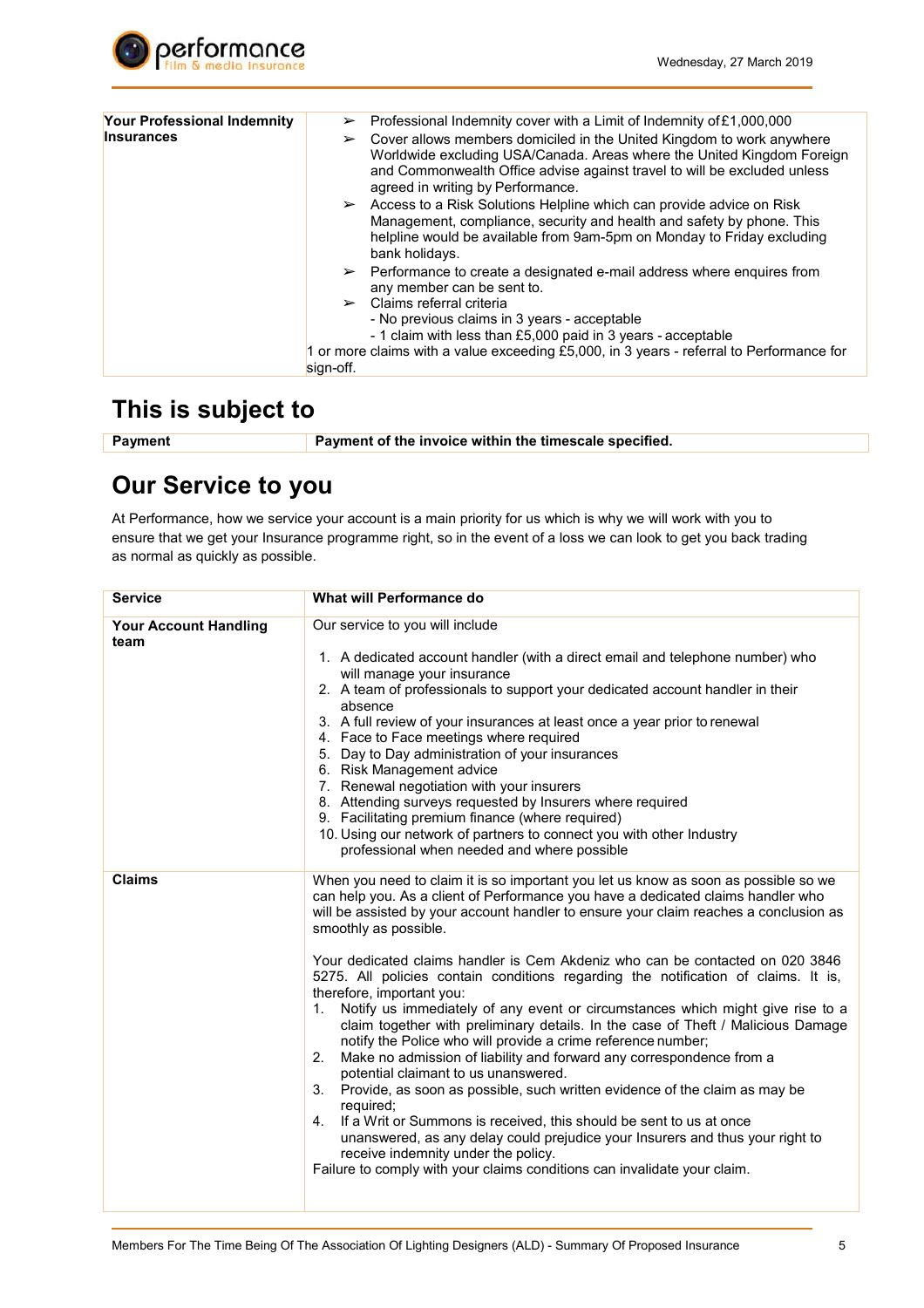

# Professional Indemnity

| What's covered -<br><b>Professional Indemnity</b> | Indemnity for any claim for breach of duty, negligent act, error or omission or any other<br>civil liability unless excluded in the performance of Professional Services                                                                                                                                                                                                                                                                                                                                                           |
|---------------------------------------------------|------------------------------------------------------------------------------------------------------------------------------------------------------------------------------------------------------------------------------------------------------------------------------------------------------------------------------------------------------------------------------------------------------------------------------------------------------------------------------------------------------------------------------------|
| <b>Territorial Limits</b>                         | Anywhere in the World excluding USA/Canada                                                                                                                                                                                                                                                                                                                                                                                                                                                                                         |
| <b>Jurisdiction</b>                               | Anywhere in the World excluding USA/Canada                                                                                                                                                                                                                                                                                                                                                                                                                                                                                         |
| <b>Excess</b>                                     | Professional Indemnity - £250 each and every claim<br>Loss of Documents - £250 each and every claim                                                                                                                                                                                                                                                                                                                                                                                                                                |
| <b>Claims Notification</b>                        | This is a Claims Made section and cover will only apply to claims made against the<br>company or insured person which are reported to insurers during that policy period. It<br>is therefore vital that any claim or circumstance that may give rise to a claim is<br>reported to insurers immediately. Your insurers will not pay for any claim or<br>circumstance which gives rise to a claim of which you were aware of unless reported<br>to them within the policy period you first became aware of the claim or circumstance |
| <b>Main Exclusions</b>                            | Any claim made prior to or pending at inception of this policy                                                                                                                                                                                                                                                                                                                                                                                                                                                                     |
|                                                   | Any claim or circumstance of which the person is aware of or should have been aware<br>of prior to the inception of this section                                                                                                                                                                                                                                                                                                                                                                                                   |
|                                                   | Any claim for personal injury or property damage unless due to the failure to achieve<br>the legally required standard of care, diligence and expertise                                                                                                                                                                                                                                                                                                                                                                            |
|                                                   | Any claims arising from Asbestos other than as specifically provided                                                                                                                                                                                                                                                                                                                                                                                                                                                               |
|                                                   | Any claim arising from contractual liability unless such liability would have attached in<br>the absence of such contract                                                                                                                                                                                                                                                                                                                                                                                                          |
|                                                   | Exclusions of Limited Companies The policy will not provide any cover to:                                                                                                                                                                                                                                                                                                                                                                                                                                                          |
|                                                   | 1. Any Limited company as defined under the Companies Act 1985 or any subsequent<br>legislation where such company has more than                                                                                                                                                                                                                                                                                                                                                                                                   |
|                                                   | one director unless that additional director is a family member and engaged in clerical<br>duties only.                                                                                                                                                                                                                                                                                                                                                                                                                            |
|                                                   | 2. Work performed under a formal partnership arrangement with any party who is not a<br>member of the Association of Lighting Designers                                                                                                                                                                                                                                                                                                                                                                                            |
|                                                   | The above lists the main exclusion contained under this section, for full details of the<br>exclusions please refer to page 12 of your policy wording                                                                                                                                                                                                                                                                                                                                                                              |
|                                                   |                                                                                                                                                                                                                                                                                                                                                                                                                                                                                                                                    |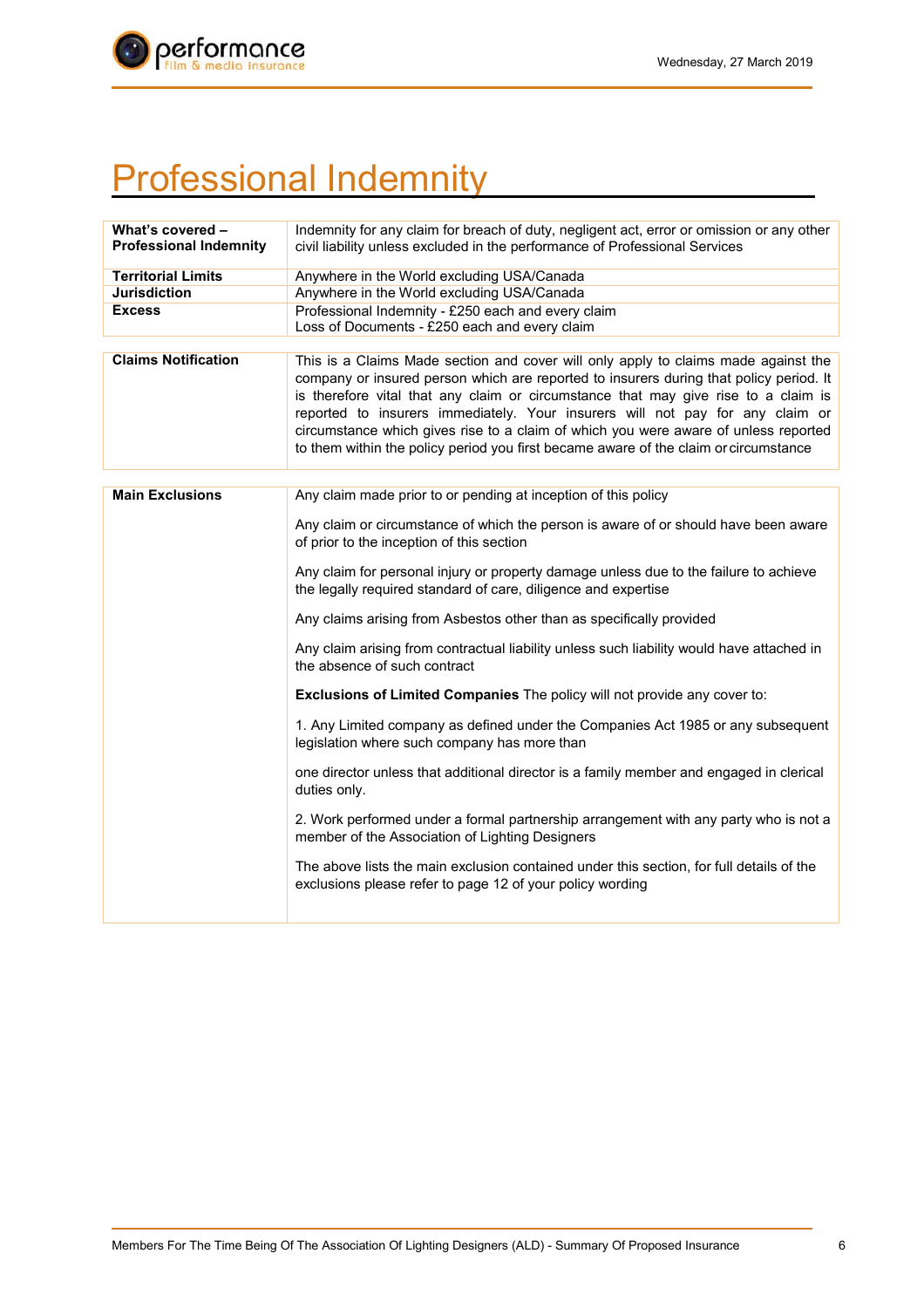

# **Public and Products Liability**

| What's covered - Public<br>Liability          | Indemnity for your legal liability due to death or bodily injury or disease suffered by<br>third parties, or loss of or damage to third party property arising in the course of your<br>business within the territorial limits specified below. The limit of indemnity applies in<br>respect of any one loss or series of losses arising from one event.         |
|-----------------------------------------------|------------------------------------------------------------------------------------------------------------------------------------------------------------------------------------------------------------------------------------------------------------------------------------------------------------------------------------------------------------------|
| What's covered -<br><b>Products Liability</b> | This section provides you with indemnity for your legal liability due to death or bodily<br>injury or disease suffered by third parties, or loss of or damage to third party property<br>arising from the sale or supply of products within the territorial limits specified below.<br>The limit of indemnity applies in respect of any one period of insurance. |
| <b>Territorial Limits</b>                     | Anywhere in the world in connection with the business conducted by you from<br>premises within Great Britain, Northern Ireland, the Isle of Man and the Channel<br>Islands.                                                                                                                                                                                      |
| <b>Working at Height Limit</b>                | 40 metres                                                                                                                                                                                                                                                                                                                                                        |
| <b>Claims Notification</b>                    |                                                                                                                                                                                                                                                                                                                                                                  |
|                                               | You must notify us or insurers immediately of any event which may possibly lead to a<br>claim being made against you and no offer, payment, promise or admission of liability<br>must be made without your insurer's agreement.                                                                                                                                  |
|                                               |                                                                                                                                                                                                                                                                                                                                                                  |
| <b>Main Exclusions</b>                        | A full list of exceptions under this section are noted on pages 80-84 in your Policy<br>Wording, however we would like to bring the following exceptions to your attention                                                                                                                                                                                       |
|                                               | Injury to any employee                                                                                                                                                                                                                                                                                                                                           |
|                                               | Liability arising from vehicles used in circumstances where compulsory insurance is<br>required under the terms of the Road Traffic Acts                                                                                                                                                                                                                         |
|                                               | Liability arising from the ownership or use of aircraft, aerial device, hovercraft or<br>watercraft (exceeding 8 metres)                                                                                                                                                                                                                                         |
|                                               | Loss or damage to property being worked upon by you unless maintaining Technical<br>Equipment as part of your regular duties when on Production<br>Loss or damage to property in your custody or control                                                                                                                                                         |
|                                               | Liability arising from any work undertaken at any offshore installation                                                                                                                                                                                                                                                                                          |
|                                               | Any liability you assume under contract, which would not have attached to you had the<br>contract not existed                                                                                                                                                                                                                                                    |
|                                               | Liability arising out of any professional advice given for a fee or in circumstances<br>where a fee would normally be charged                                                                                                                                                                                                                                    |
|                                               | Products knowingly supplied for use in aircraft or to be exported to the USA or Canada                                                                                                                                                                                                                                                                           |
|                                               |                                                                                                                                                                                                                                                                                                                                                                  |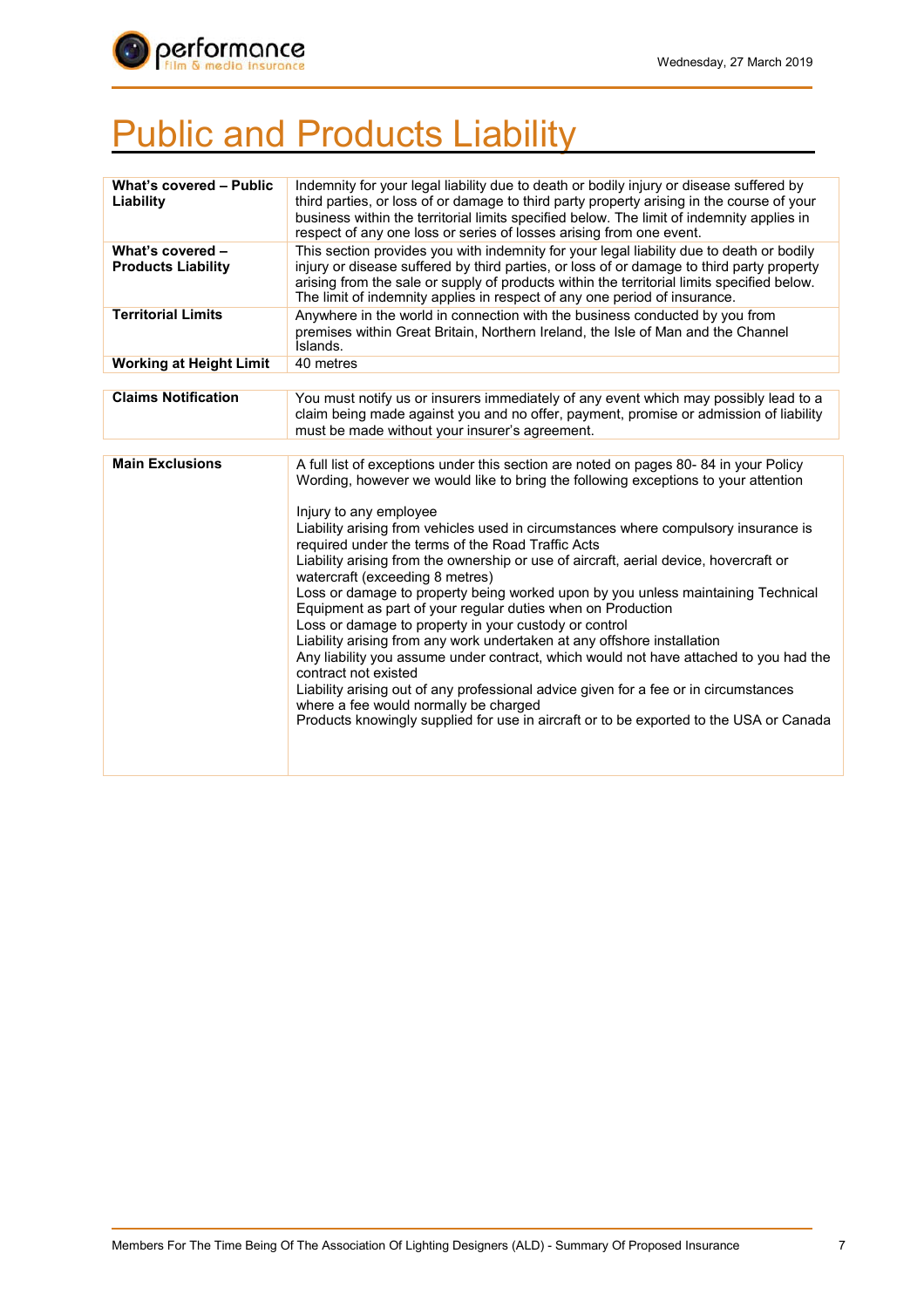

## **A simple summary of some key insurance terms**

| <b>Insurance Term</b>                       | <b>Brief Explanation</b>                                                                                                                                                                                                                                                                                                                                                                                                                                                                                                                                                                     |
|---------------------------------------------|----------------------------------------------------------------------------------------------------------------------------------------------------------------------------------------------------------------------------------------------------------------------------------------------------------------------------------------------------------------------------------------------------------------------------------------------------------------------------------------------------------------------------------------------------------------------------------------------|
| Average                                     | If your sum insured is not enough to cover the full value of the items insured, the<br>amount of any claim payment will be reduced in the same proportion. This is best<br>explained by providing an example:                                                                                                                                                                                                                                                                                                                                                                                |
|                                             | True value at risk £ 100,000: Sum Insured £ 50,000: Amount of claim £ 10,000.                                                                                                                                                                                                                                                                                                                                                                                                                                                                                                                |
|                                             | The actual amount paid would be 50% of the total claim as the sum insured only<br>represents 50% of the value at risk and thus the settlement would be £ 5,000                                                                                                                                                                                                                                                                                                                                                                                                                               |
|                                             | For buildings the sum insured should be the rebuilding costs including debris removal<br>and professional fees. For plant, machinery, fixtures and fittings the sum insured<br>should be the replacement cost as new. For stock in trade the sum insured should be<br>the purchase price or costs of manufacture.                                                                                                                                                                                                                                                                            |
| <b>Alteration</b>                           | Your policy can be avoided if you fail to notify us immediately of any change of<br>circumstance after the commencement of the insurance. Please refer to Page 106 for<br>more information.                                                                                                                                                                                                                                                                                                                                                                                                  |
| <b>Conditions</b>                           | A condition must be exactly complied with continually. If you do not comply with a<br>condition your insurers may not pay out a claim if your non-compliance caused or<br>contributed to the loss.                                                                                                                                                                                                                                                                                                                                                                                           |
|                                             | We would in particular like to point out the following important conditions contained<br>within your policy wording and strongly recommend that you read these to ensure you<br>continue to comply with the requirements:                                                                                                                                                                                                                                                                                                                                                                    |
|                                             | Change in Occupancy<br>You must advise us immediately if any building insured becomes unoccupied or<br>disused or any unoccupied or disused building becomes occupied                                                                                                                                                                                                                                                                                                                                                                                                                        |
|                                             | Construction<br>The buildings occupied are constructed of brick, stone or concrete; roofed with slates,<br>tiles, concrete, metal or asbestos and heated by low pressure hot water or stream, oil<br>fired space heaters fed from a fuel tank in the open or overhead gas or electric<br>appliances. If your premises do not comply with these requirements you must inform<br>us immediately.                                                                                                                                                                                               |
|                                             | Additional conditions applicable to each section have been detailed under those<br>sections                                                                                                                                                                                                                                                                                                                                                                                                                                                                                                  |
| <b>Conditions precedent to</b><br>Liability | All conditions precedent must be exactly complied with. Any failure to comply with the<br>conditions may result in insurers rejecting any subsequent claims.                                                                                                                                                                                                                                                                                                                                                                                                                                 |
|                                             | We would in particular like to point out the following important conditions precedent to<br>liability contained within your policy wording and strongly recommend that you read<br>these to ensure you continue to comply with the requirements:                                                                                                                                                                                                                                                                                                                                             |
|                                             | <b>Claims Notification</b><br>You must immediately notify us or insurers of any event or occurrence which may<br>result in a claim, and immediately notify the police where the claim is due to theft or<br>malicious damage. You must provide written details of the claim within 30 days and<br>provide insurers with all information and help that they may require. You must not<br>admit any liability and any claims made by third parties against you should be passed<br>to us or insurers unanswered. Please refer to pages 106 and 107 of your policy<br>wording for full details. |
|                                             | Reasonable Precautions<br>You must maintain the premises, plant, machinery and equipment in a satisfactory<br>state of repair, take all reasonable precautions to prevent loss or damage to the<br>property insured, comply with all regulations and keep accurate and full records. You<br>must take reasonable precautions to prevent accidents or injury to any third parties or<br>damage to their property. You should keep books with a complete record of purchases<br>and sales.                                                                                                     |
|                                             | Additional conditions precedent applicable to each section have been detailed under<br>those sections                                                                                                                                                                                                                                                                                                                                                                                                                                                                                        |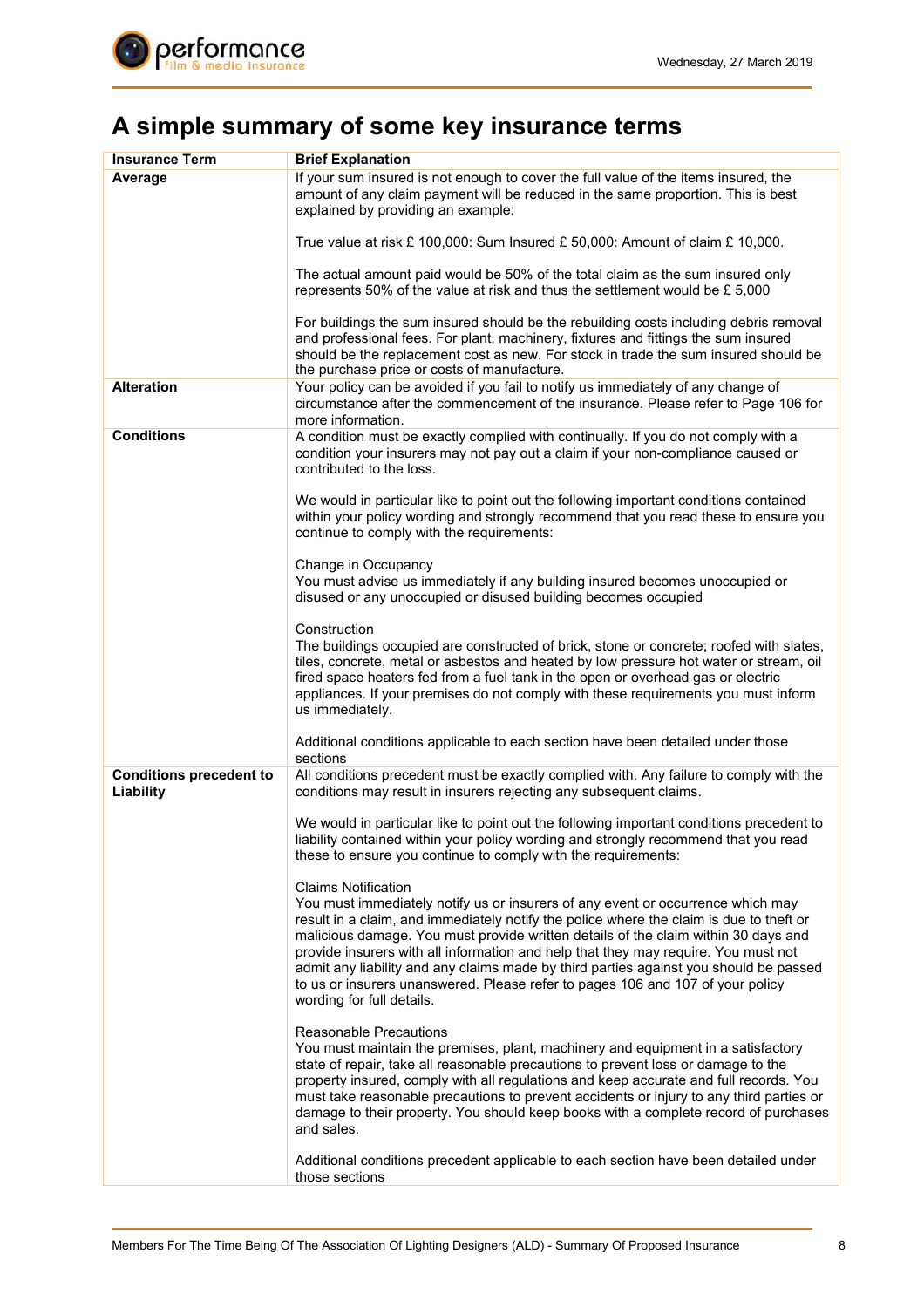

| <b>Subrogation</b>                  | Subrogation only arises where the insurer pays your claim under a contract of<br>indemnity (compensation for financial loss) and allows your insurer to take over any<br>rights you may have against other parties with regard to making recoveries to<br>minimise their loss.                                                                                                                 |
|-------------------------------------|------------------------------------------------------------------------------------------------------------------------------------------------------------------------------------------------------------------------------------------------------------------------------------------------------------------------------------------------------------------------------------------------|
|                                     | Your policy contains provisions that either exclude your insurers from liability or allow<br>them to reduce their liability if you have entered into any agreements or contracts that<br>exclude or reduce your rights to recover damages from another party in relation to any<br>loss, damage or destruction.                                                                                |
|                                     | You may prejudice your rights with regard to a claim if, without the prior agreement<br>from your insurer, you make any arrangement with a third party which will prevent your<br>insurer from recovering any loss from that, or another, party.                                                                                                                                               |
| <b>Excess</b>                       | This is the first part of a claim under the insurance policy that you must pay yourself. If<br>the amount of loss is less than the excess, there will be no payment from the<br>insurance. If the amount of the loss is more than the excess, then the excess will be<br>taken away from the payment made by your insurers.                                                                    |
| <b>Subjectivities</b>               | If your insurers agree to insure you subject to certain requirements, failure to comply<br>with them may result in cover not being in place. If a subjectivity is imposed, it will set<br>out details of the necessary condition / action, the timescales for it to be met, any<br>special terms that will apply until it is met, and the consequences if it is not met or not<br>met in time. |
| Sum Insured / Limit of<br>Indemnity | This is the maximum amount that the insurers will pay under your insurance                                                                                                                                                                                                                                                                                                                     |
|                                     |                                                                                                                                                                                                                                                                                                                                                                                                |

| <b>General Exclusions</b> | The following risks are excluded from all sections of your policy.                                                                            |
|---------------------------|-----------------------------------------------------------------------------------------------------------------------------------------------|
|                           | Terrorism (Unless this Cover is stated as Insured in your Policy Schedule)<br>War and nuclear risks<br>Sonic Bangs<br><b>Electronic Risks</b> |